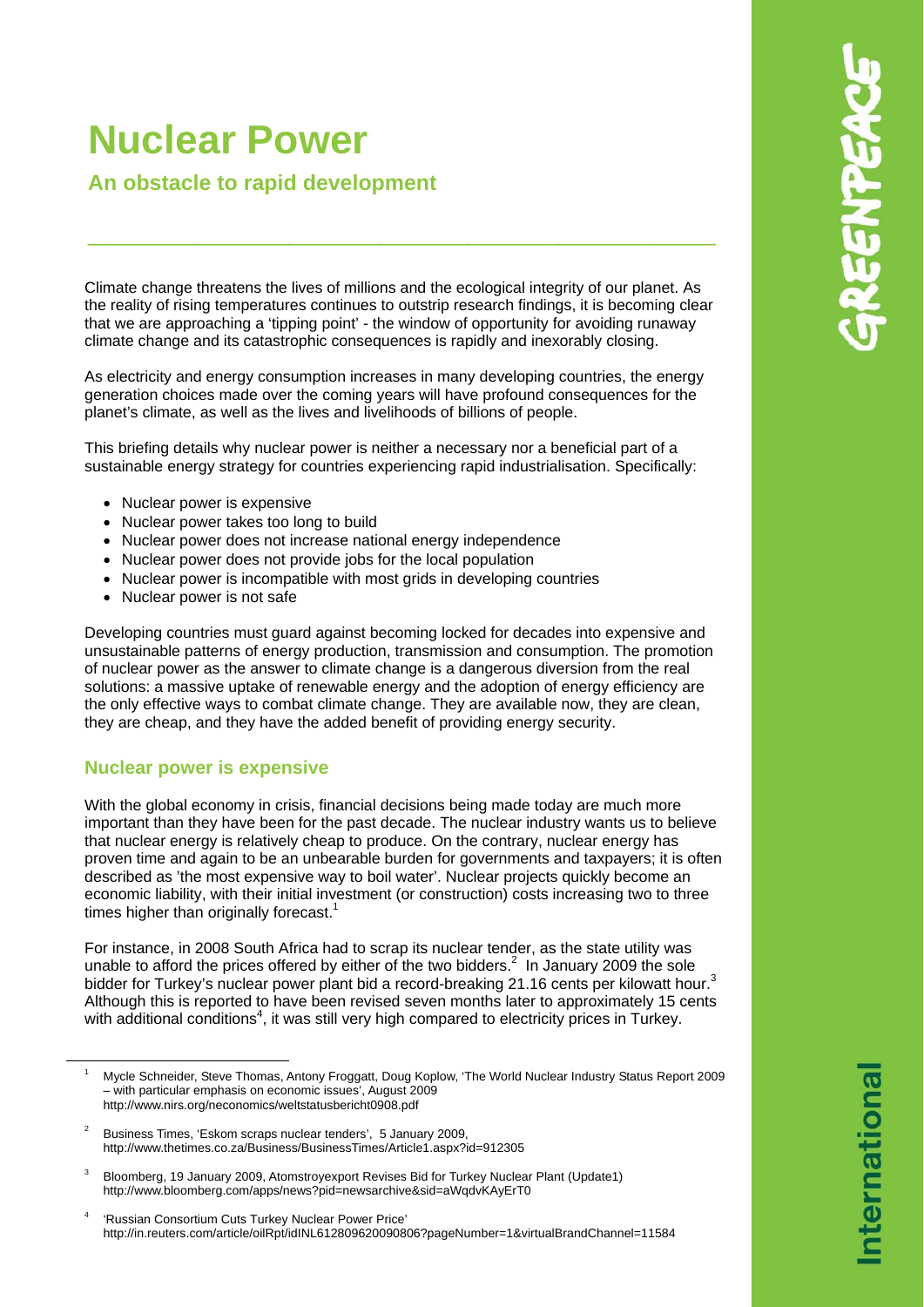In Canada, the regional government of Ontario decided to shelve its plans for two nuclear reactors when it became clear that they would cost up to \$ 26 billion Canadian dollars, which was the state's budget for all of its nuclear power projects, including refurbishments, for the following 20 years.<sup>5</sup>

In Bulgaria, in August 2009, the new government estimated the cost of the Belene nuclear power plant to have increased to € 10 billion; the original estimate by the previous government had been € 4 billion. Subsequently, the Energy Minister Traicho Traikov admitted that the power plant was not vital to Bulgaria's energy security. I.

India is one of the countries with the most recent experience of nuclear construction. Completion of the last 10 reactors is, on average, 300% over budget. There are constant massive miscalculations when it comes to the nuclear build.

The substantial risk of accidents with nuclear power plants also means that no insurance company will agree to cover their liability for full damage. A major accident could cost hundreds of billions of euros - the total Chernobyl cost is estimated to be € 358 billion, for example - and this cost becomes the liability of governments, and taxpayers. In addition, decommissioning and the waste management required for many years afterwards are costs largely carried by the state.

So, the rosy picture painted by the nuclear industry continues to fade every day, as various financing and economic institutions list significant risks related to new nuclear investments.<sup>7</sup> Standard & Poor's concluded that for new nuclear construction projects: 'risks remain uncertain but significant'.<sup>8</sup>

> **With a fairer legal and political framework, green electricity can provide cleaner, safer, and cheaper electricity. Talking about renewable energy projects in Southeast Asia, Ferran Tarrandellas Espuny, spokesman for the EU Energy Commissioner, said: "***You should go for it. It is cheaper than investing in nuclear development***."9**

#### **Bataan Nuclear Power Plant (Philippines)**

 The Bataan nuclear power plant was commissioned by then President of the Philippines, Ferdinand Marcos, in response to the oil crises of the 1970s. The intention was to increase the Philippines' energy independence. An agreement was made with Westinghouse to build a 620 MW nuclear reactor.

 Construction work started in 1974. Following the Three Mile Island accident in the United States, the construction stopped for safety checks, which revealed over 4,000 defects. It was completed in 1984 after costing the country \$ 2.3 billion US dollars – nearly five times the originally proposed cost of \$ 500 million. For 20 years, funding Bataan was the Philippines government's largest overseas debt. It was finally paid off in 2007, 32 years after construction began.

 Ferdinand Marcos and his associates helped themselves to \$ 80 million in kickbacks from the deal. Attempts by subsequent Filipino governments to sue the builders, Westinghouse Electric Company, for corruption and overpricing on the contract were rejected by US courts.

9 Bangkok Post, Europe advises ASEAN against nuclear energy, 12 October 2008 http://www.bangkokpost.com/121008\_News/12Oct2008\_news08.php

5 The Star, 14 July 2009, '\$26 Billion Killed Nuclear Bid' http://www.thestar.com/business/article/665644

<sup>6</sup> The Sofia Echo, 21 August 2009, 'Energy Minister says Belene Nuke Not Vital for Bulgaria' http://www.sofiaecho.com/2009/08/21/772833\_energy-minister-says-belene-nuke-not-vital-for-bulgaria

<sup>7</sup> These financial institutions include: Citigroup Global Markets, "Nuclear Energy – State of the Debate, Citi Investment Research, London, 6 June 2008; Fitch Ratings, 'US Nuclear Power: Credit Implications' New York, 2 November 2006 ; Moody's Corporate Finance, 'New Nuclear Generating Capacity: Potential Credit Implications for US Investor Owned Utilities', New York, May 2008

<sup>8</sup> Standard & Poor's, Rating Direct, 'Construction Costs To Soar For New US. Nuclear Power Plants', New York, 15 October 2008

<sup>10</sup> Inquirer, 'Nuclear Power Plant Loan Finally Paid', http://business.inquirer.net/money/topstories/view/20070613- 71098/Nuclear\_power\_plant\_loan\_finally\_paid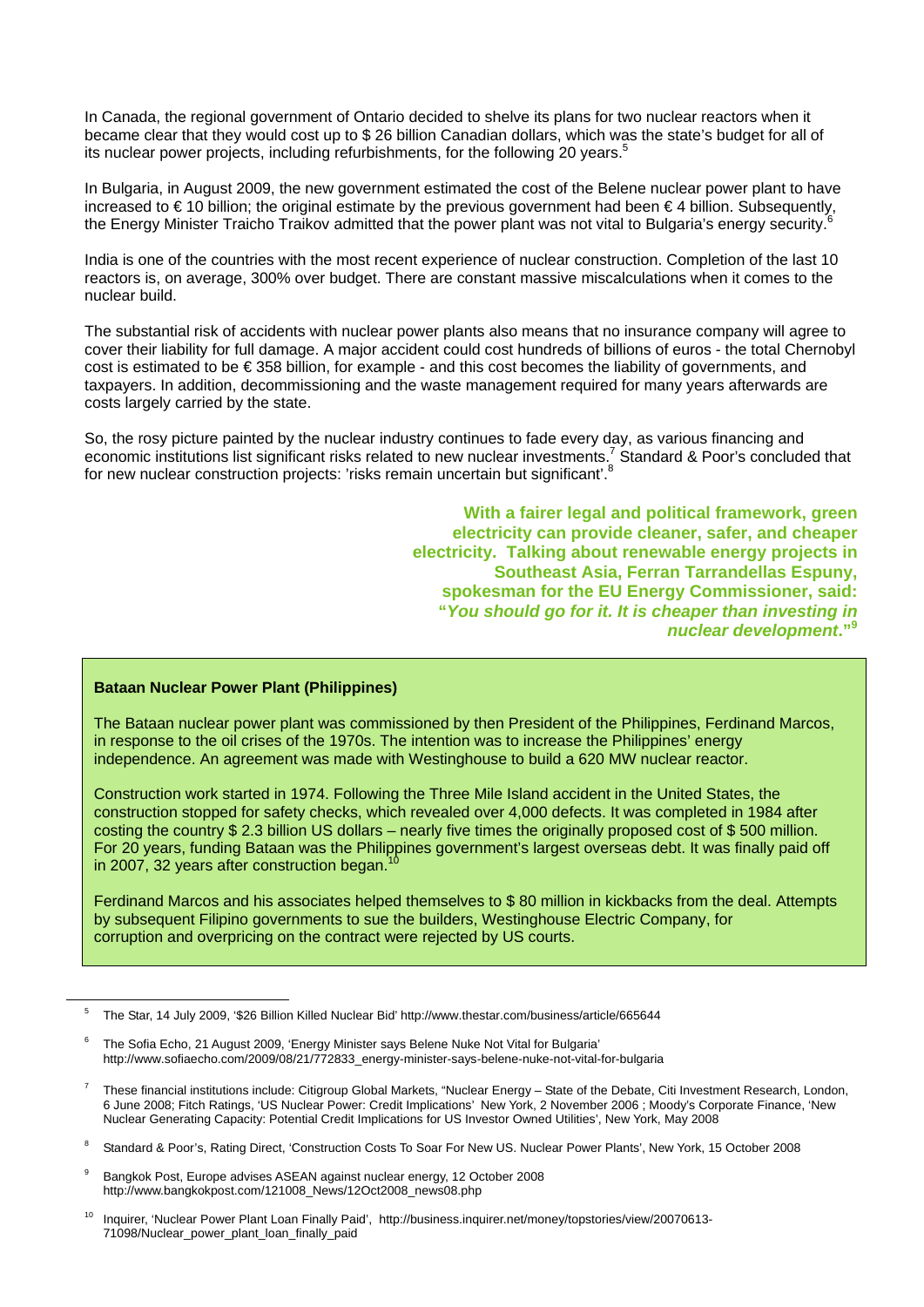## **Nuclear takes too long to build.**

Despite 50 years of history, and billions of euros being poured into research, the average construction time for nuclear plants is on the rise. In the 1960s and 1970s the completion period of a nuclear power plant was between 60 and 80 months. Between 1985-2000, this period increased to over 100 months.<sup>11</sup> Even in countries with decades of history of nuclear power generation, construction times continue to increase: a clear example is the Temelin nuclear power plant in the Czech Republic where construction delays meant that the plant was only completed 10 years later than actually planned. A current example is provided by the Olkiluoto plant in Finland, supposedly the 'poster child' of the industry: three years into its construction, it is already three years behind schedule.

Many nuclear power plants currently listed as being 'under construction', have now been so for more than 20 years. For example, construction started on the Atucha II reactor in Argentina in 1981 (see below). Even those plants that do eventually get finished sometimes takes decades. Laguna Verde in Mexico is a good example; for the first block the construction started in 1976, and for the second block in 1977; both finishing respectively in 1989 and 1994.

Most developing countries interested in nuclear power have no previous experience with commercially-used nuclear power plants.13 The very complicated nature of nuclear power calls for a large infrastructure to be prepared; regulations, inspectors, personnel, etc. Ensuring that this infrastructure is in place takes a significant amount of time, and this is always conveniently omitted from the nuclear debate. Increasing construction times also mean increasing costs, whereas developing countries need faster solutions to their rapidly increasing energy demands and a much faster return on their investment.

Mohammed ElBaradei, the Head of International Atomic Energy Agency between 1997-2009, has warned developing countries about these problems: "*It [nuclear power] is not a panacea by itself and many countries will*  have to understand that it will take 10 to 15 years before they can use nuclear [power]".

> **Renewable energy technologies are available much sooner. Construction time for a large wind turbine has fallen to only two weeks, and the associated planning period between one or two years. Solar photovoltaic systems can be installed on buildings such as schools or hospitals within several days.**

#### **Atucha 2 (Argentina)**

The decision in the late 1970s to build Atucha II, taken by Argentina's ruling military junta of the time, was motivated more by politics than being a question of energy. Siemens was chosen to carry out the construction. The initial contract was signed in May 1980 and ratified by the military junta in a matter of months. Construction began in March 1981 and reached its present stage by 1983.

By the end of 1983 Atucha represented 13% of the country's foreign debt. The cost was originally estimated in 1991 to be \$1.5 billion US dollars. By the following year, this had risen to \$ 3.1 billion. Today, the cost to complete the work would be around \$ 4 billion. However, the possibility of a Chernobyl-type accident was not taken into account during the initial design process, making the completion of Atucha at even this cost an unsuitable option in a post-Chernobyl world.

<sup>&</sup>lt;sup>11</sup> World Energy Council, Alexandro Clerici, ABB Italy, 'European regional study group, the future role of nuclear energy in Europe'. 13 June 2006.

 $12$  AFX News Limited, TVO says won't share nuclear reactor cost overruns with Areva. http://www.forbes.com/markets/feeds/afx/2007/09/28/afx4165822.html

<sup>&</sup>lt;sup>13</sup> Fifteen countries that had expressed an interest in developing nuclear power have no previous experience with commercial or research reactors.

<sup>14</sup> http://www.planetark.com/avantgo/dailynewsstory.cfm?newsid=50783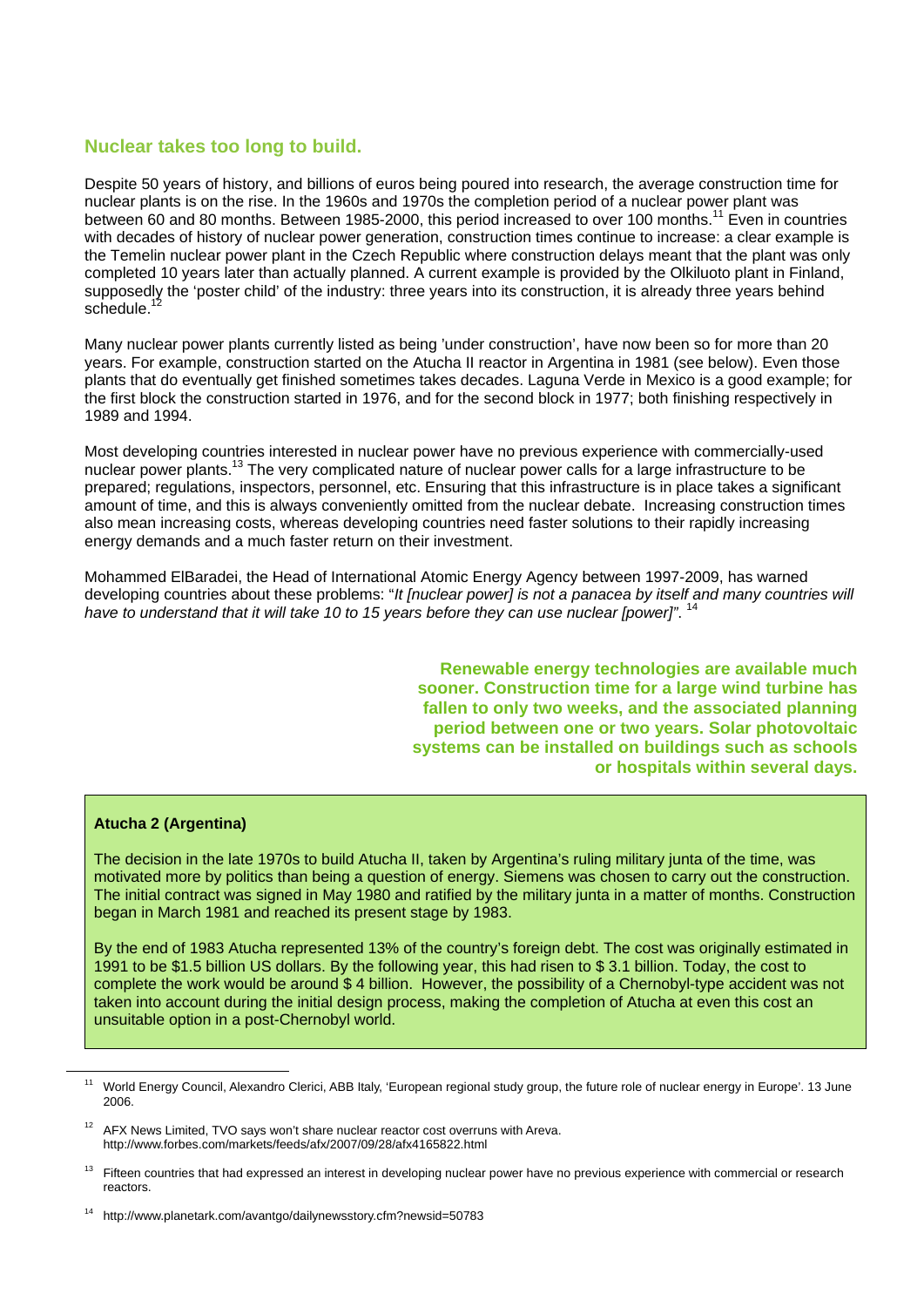## **Nuclear power does not increase national energy independence**

Acquiring nuclear technology has become somewhat of a status symbol for developing countries. Lula da Silva, the president of Brazil, expressed this clearly when he said that having uranium enrichment technology would make his country "*more highly valued as a nation*".15

Today, energy security is among the biggest concerns for any country. The nuclear industry argues that nuclear energy increases countries' energy independence. However, there are several reasons why nuclear power makes countries less, not more independent.

Uranium resources are the preserve of a handful of countries and subsequently uranium prices are extremely volatile. In addition, the nuclear supply chain from mining to enrichment, the experience and spare components needed to keep plants running, the management of nuclear waste – these are *all* complex issues, and expose the vulnerability of nuclear power.

The nuclear supply chain is very *interdependent*; one small break in the chain can have wide repercussions.

Fuel enrichment capacity and nuclear expertise is strictly controlled for fear of spread of nuclear weapons. It would be very hard for any country to acquire the machinery and expertise required to manufacture nuclear fuel, operate nuclear power plants and deal with nuclear waste without being at the mercy of a handful of developed countries who have the necessary technology and supplies: France, Russia, Canada, US, Japan, South Korea or China.

Far from guaranteeing national energy independence and energy security, a country choosing nuclear will end up relying on a handful of countries throughout the whole nuclear chain, from construction to financing, and from fuel supply to waste management.

> **Unlike the safety and proliferation concerns attached to nuclear power, renewable energy technologies and skills can be easily exported and global and domestic sectors build up. Decentralised renewable energy and energy efficiency can provide real energy independence without a political price tag.**

#### **The Pebble Bed Modular Reactor (South Africa)**

In 1998 South Africa announced an 'unpolished gem' that was going to be the future of nuclear power. It was forecast that a demonstration plant would be built; at least 10 commercial orders would be placed from 2004 onwards.

Today, the programme is 20 years late, the estimated cost of the demonstration plant is more than 10 times over budget, and there are no customers.<sup>16</sup> The global economic crisis was the final blow for the project: implementation has stopped, and the plans have been put back on the shelf.

Nevertheless South Africa insists in pouring money to this black hole; the cost of the 80 MW reactor is now at 6 billion rands (€ 550 millions), making it cost € 7,000 per kW, more than any other current commercial design.<sup>17</sup> Electricity generation could only start after 2020, leaving many South Africans to struggle with an already existing energy gap.

15 http://www.energy-daily.com/reports/Lula\_Resumes\_Nuclear\_Program\_To\_Make\_Brazil\_World\_Power\_999.html

<sup>16</sup> Nuclear Engineering International, 'PWMR: Hot or Not' 01 April 2009 http://www.neimagazine.com/story.asp?storyCode=2052590

<sup>17</sup> Reuters, 'S. Africa says nuclear is key to easing power woes'. 30 July 2009 http://www.reuters.com/article/marketsNews/idUSLU60872820090730?pageNumber=2&virtualBrandChannel=0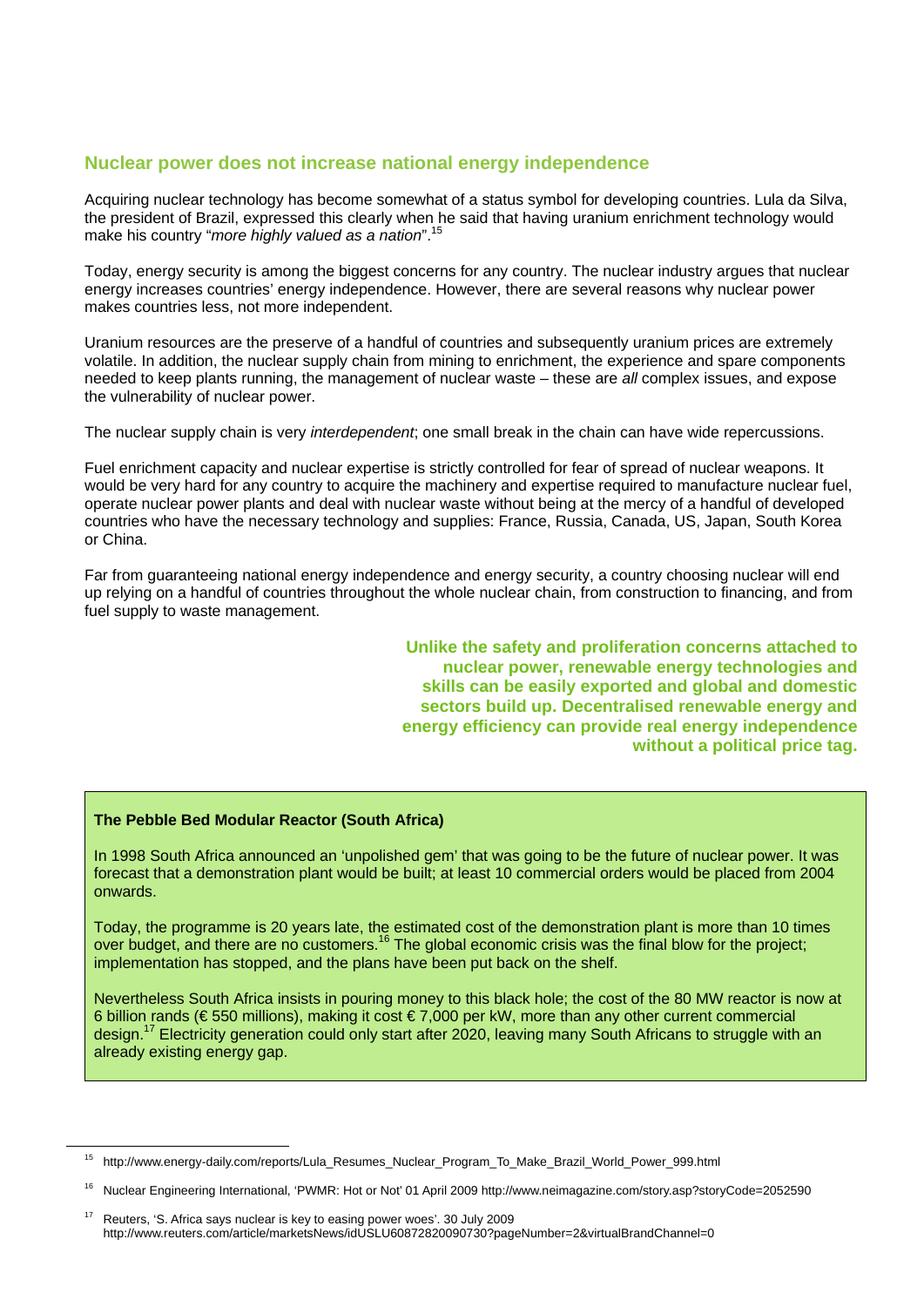## **Nuclear does not provide jobs for the local population**

As an energy production technology, nuclear power is the least labour-intensive of commercial technologies and provides the least number of jobs per unit of energy generated. Furthermore, these jobs are highly specialised, requiring very specific qualifications, and are thus not usually available to local populations.

In January 2008, three French companies - Areva, Suez and Total - signed a partnership agreement proposing the construction of two EPR units in the UAE. Suez would be the operator, while Areva would supply the plant and manage the fuel.

The UAE is setting up a model of managing its nuclear power programme based on contractor services, rather than taking its time to establish indigenous expertise.<sup>18</sup> Therefore, few if any skilled positions will be left open to the local population.

Despite the global recession, the renewable industry has grown by about 5% in 2008<sup>19</sup>. So far, it has mainly been advanced economies that have shown leadership in developing viable renewable energy, but developing countries have a growing role. For example, China and Brazil account for a large share of the global renewable energy total, having strong roles in developing wind, solar thermal and biomass development.

> **Greenpeace's Energy [R]evolution Scenario was developed to show how, technically and financially, the world could increase its production of renewable energy by nine times, replacing nuclear and a proportion of coal-fired power to avoid catastrophic climate change. If this revolution was implemented in developing nations then 1.3 million jobs could be created by 2030, compared to business as usual.<sup>21</sup>**

### **Nuclear power is incompatible with most grids in developing countries.**

As with most centralised energy production technologies, the energy produced by large-capacity nuclear power stations requires long distance, high-voltage grids for transmission. Such transmission networks are expensive, and are of little use in sparsely populated regions with lower rates of energy consumption.<sup>2</sup>

Any electricity supply system based on large, centralised units is also vulnerable to interruptions in the operation, suddenly resulting in loss of thousand megawatts of capacity. Outages of nuclear reactors can be long and take over year: out of 130 commercial units in the US fleet of reactors, one-third of them have seen outages lasting longer than one year.<sup>23</sup> Furthermore, incidents in nuclear power plants often require all reactors of the same type to also be shut down. For example, in 2003 when a 400 kV power line was cut off from the main grid, three Swedish nuclear reactors went offline, destabilising the grid and causing a loss of power to millions of people in Denmark and Sweden.<sup>24</sup> The Krummel nuclear power plant in Germany - which had been down for two years caused a major power outage in Hamburg, Germany's biggest port, when it was re-started.<sup>25</sup>

- David Lochbaum, Walking a Nuclear Tightrope: Unlearned Lessons of Year-plus Reactor Outages, Union of Concerned Scientists, September 2006; http://www.ucsusa.org/assets/documents
- 24 Oskarshamn-3 (1160 MW) and Ringhals-3 (915 MW) and -4 (915 MW) all went off line; Ringhals-4 (915 MW) was still able to operate, but could not deliver electricity to the grid.

<sup>&</sup>lt;sup>18</sup> World Nuclear Association, 'Nuclear Power in the United Arab Emirates', http://www.world-nuclear.org/info/UAE\_nuclear\_power\_inf123.html

According the UNEP, Global Trends in Sustainable Energy Investment 2008 the sustainable energy market has grown from \$148 billion US dollars in 2007 to \$155 billion. http://www.unglobalcompact.org/docs/issues\_doc/Environment/climate/Global\_Trends\_2008.pdf

<sup>20</sup> http://www.greenpeace.org/international/press/reports/working-for-the-climate

<sup>21</sup> The numbers here were taken from 'Working for the Climate' which can be downloaded at www.greenpeace.org/greenjobs. The geographical regions represented include Developing Asia, Africa, Latin America, India and China.

Nuclear power can be only supplied to densely populated countries, with a fast economic development, however in these cases lengthy construction times makes nuclear disadvantaged.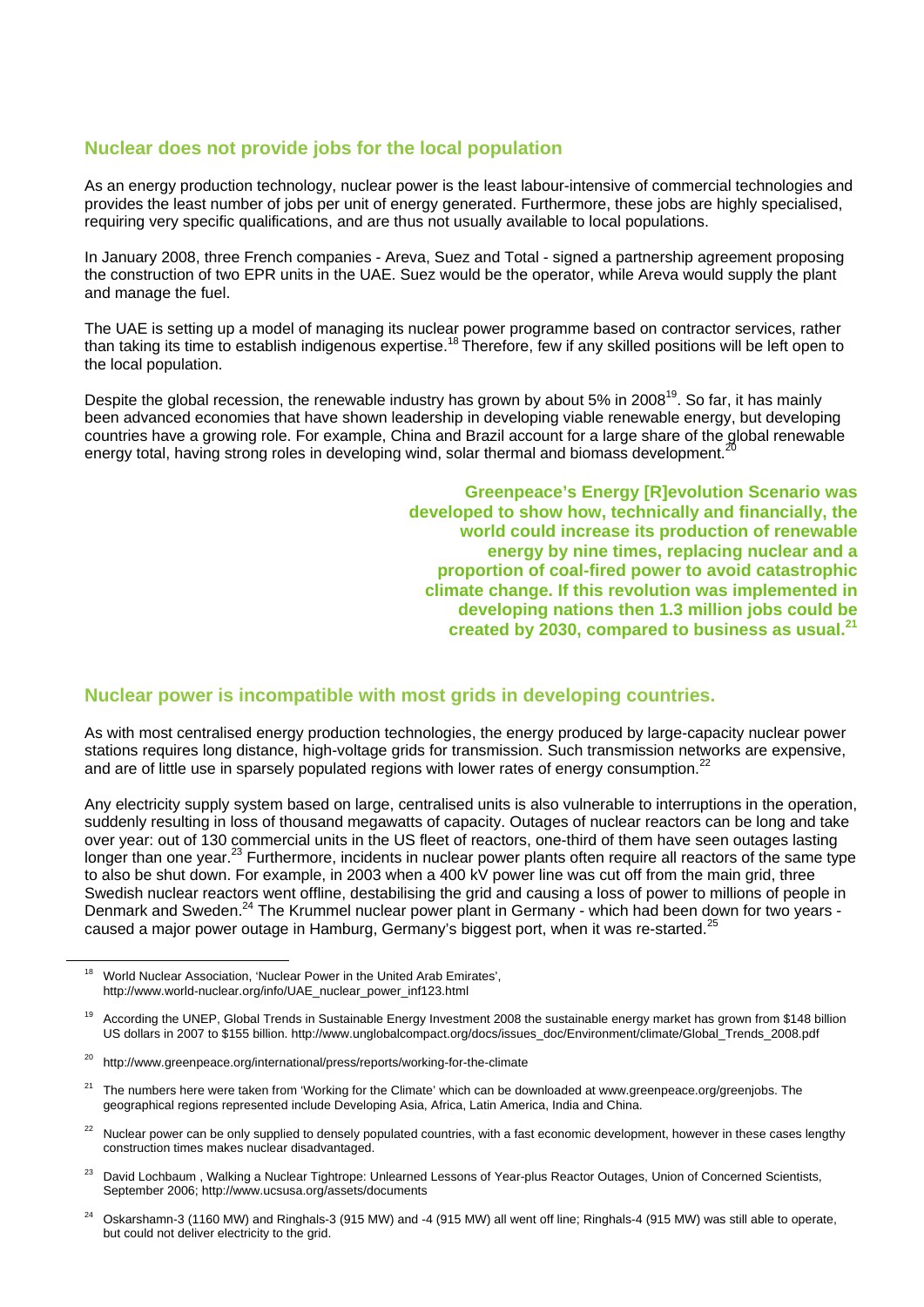Such power outages place very high demands on power grids and backup capacity, and entail high hidden costs. For example, Finland's power grid has had to be upgraded to cope with an instant capacity loss of 1600 MW because of the new French EPR under construction. The nuclear power plants now being marketed by most nuclear vendors are typically larger than any existing units in most countries, and these upgrades to existing grids will become more and more necessary.

The large size of the plants is also a disadvantage for a majority of countries, as most of the electricity is lost during transmission. For example, India - a rapidly industrialising country - is losing one third of its electricity during transmission and distribution due to technical difficulties and theft, $^{26}$  causing power cuts to many villages.

The many threats and causes of disruption already facing the supply are exacerbated in a world in which climate change is causing extreme weather conditions such as droughts and hurricanes.<sup>27</sup> Most nuclear power plants use water for cooling. Increased drought makes it very difficult for inland nuclear power plants to operate. During the heat wave in Europe in July 2006, Spain, Germany, France and the UK all had to close or limit operation of nuclear power plants because of droughts, and during the July 2009 heat wave in France, the extremely low levels of water in rivers forced the country to close down its nuclear plants and import its electricity from UK.<sup>28</sup>

> **A decentralised system where buildings (from homes to industrial units) have their own wind turbine, solar panels or co-generation units and smaller-scale power plants generate electricity closer to the communities they serve, is more energy efficient and less prone to disruption.**

#### **Nuclear power is not safe**

 $\overline{a}$ 

Nuclear energy has been used for commercial power generation for over half a century now, with massive financial support from governments. Yet, it has not solved its intrinsic safety problems.

When the Chernobyl disaster occurred in 1986, releasing a hundred times more radioactivity than the atom bombs dropped in Hiroshima and Nagasaki, it went down in history as the worst civilian nuclear accident, Radioactive pollution has long-term impacts on health, and the precise death toll from Chernobyl will never be known, but may well exceed 90,000 people<sup>29</sup>. As former UN Secretary General Kofi Annan reportedly said on the 20th anniversary of the accident, "*seven million people are still suffering, everyday*". Three million children require treatment and many will die prematurely.

The nuclear industry wants us to believe that the Chernobyl disaster was the product of old Soviet technology, a one-off accident that could never be repeated. However, an accident can happen in any nuclear reactor, potentially releasing large amounts of deadly radiation into the environment; the nuclear industry is plagued by accidents and near misses. As recently as 2006, due to a chain of technical failures in the Forsmark nuclear power plant in Sweden, four of the country's six reactors had to be shut down, A former director of the plant said, "*It was pure luck that there was not a meltdown… it could have been a catastrophe*."30

> **Yet another advantage of switching to renewable energy, is not only their benefit for the environment with regards to zero carbon emissions, but also their safety. Countries investing in wind farms or solar power plants instead of nuclear reactors will encounter zero**

 $29$  The Chernobyl Catastrophe – Consequences on Human Health, Greenpeace, 2006. http://www.greenpeace.org/international/press/reports/chernobylhealthreport

 $30$  The Local, 'Nuclear plant could have gone into a meltdown'. 1 August 2006 http://www.thelocal.se/4487/20060801/

<sup>&</sup>lt;sup>25</sup> Time, 'Nuclear Power Debate Reignites in Germany', 9 July 2009, http://www.time.com/time/world/article/0,8599,1909228,00.html <sup>26</sup> http://www.thehindubusinessline.com/2005/12/03/stories/2005120303300900.htm

<sup>&</sup>lt;sup>27</sup> In centralised systems, electricity is generated in large power stations and transmitted through wires in the electricity grid to homes and businesses.

<sup>28</sup> http://business.timesonline.co.uk/tol/business/industry\_sectors/utilities/article6626811.ece